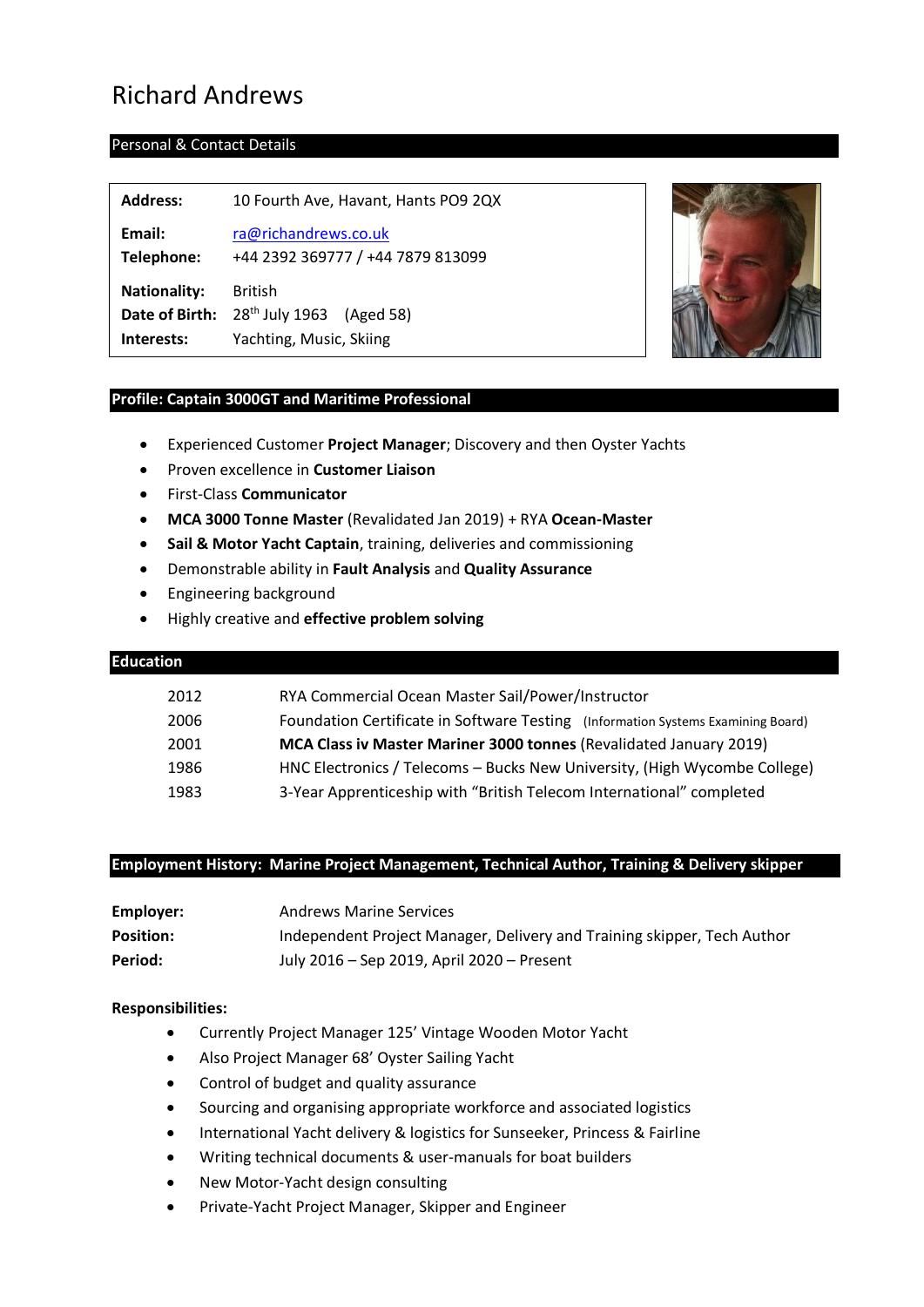#### **Project Manager Oyster Yachts**

| Employer:        | Oyster Yachts          |                                                                       |
|------------------|------------------------|-----------------------------------------------------------------------|
| <b>Position:</b> | <b>Project Manager</b> |                                                                       |
| Period:          |                        | Sept 2019 - April 2020 Reason for leaving: Made redundant Due to CV19 |

#### **Responsibilities:**

- Principle key company contact with (HNWI) customers; obtaining customer requirements, determining feasibility of specific requests
- Advising on available / appropriate options for new yachts
- Management of build projects across multiple sites and disciplines
- Advising on specifications both generally and particular to the build
- Communicating customer requirements to the tradesmen; problem-solving new concepts
- Creation and maintenance of detailed "Master Worklist" spreadsheets
- Principle customer representative throughout yacht build

#### **Project Manager**

| Employer:        | Discovery Yachts                             | (Manufacturer of sailing yachts > £1 million) |                         |
|------------------|----------------------------------------------|-----------------------------------------------|-------------------------|
| <b>Position:</b> | <b>Project Manager</b>                       |                                               |                         |
| Period:          | April $2015 -$ July 2016 Reason for leaving: |                                               | Made redundant (Brexit) |

# **Responsibilities:**

- Pioneered and chaired the multi-discipline "Build-Projects Working Group"
- Principle key company contact with (HNWI) customers; obtaining customer requirements, determining feasibility of specific requests
- Advising on available / appropriate options for new yachts
- Management of build information, coordinating external providers via email, telephone and face-to-face meetings, organising, collating and promulgating that information
- Communicating customer requirements to the tradesmen; problem-solving new concepts
- Creation and maintenance of detailed Build Specification spreadsheets
- Principle customer representative throughout yacht build

# Temporary Ops/Maintenance Manager

| Employer:        |                                | <b>Pure Latitude</b> (20-yacht ownership scheme) |                      |
|------------------|--------------------------------|--------------------------------------------------|----------------------|
| <b>Position:</b> | <b>Temp Operations Manager</b> |                                                  |                      |
| Period:          |                                | Nov 2014 - April 2015 Reason for leaving:        | <b>Temp Contract</b> |

# **Responsibilities:**

- Day to day management and maintenance of fleet of sailing and motor yachts
- Repair of electrics, mechanics and plumbing
- Planning of resources, and materials
- Running a small team of contractors
- Maintenance of accurate records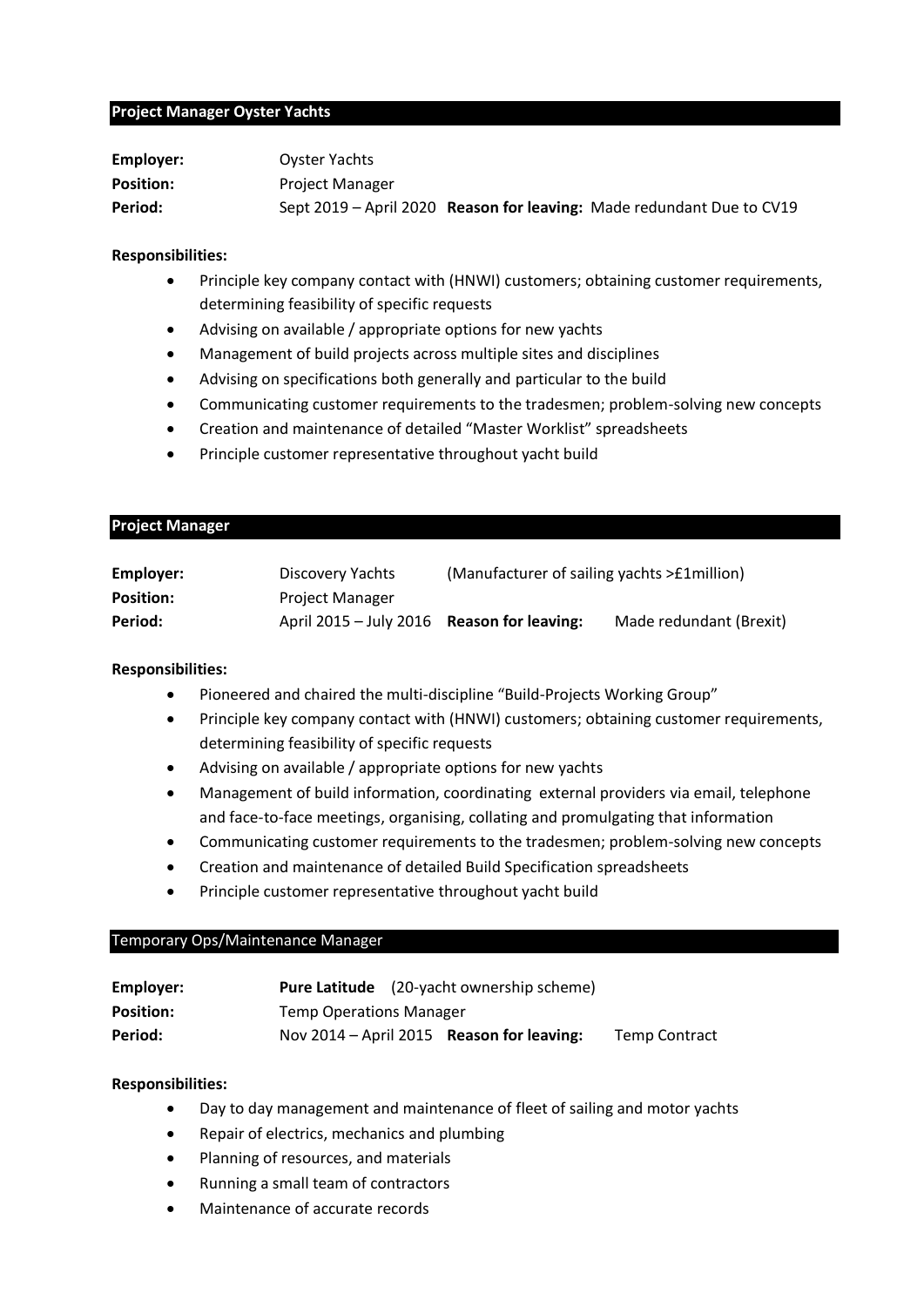#### Chief Engineer, Fleet and Forts Maintenance Manager

| Employer:        | <b>Solent Forts</b>                |                                             | (Spitbank, No Man's Land and Horse Sand Forts) |
|------------------|------------------------------------|---------------------------------------------|------------------------------------------------|
| <b>Position:</b> | "Chief Engineer" and fleet manager |                                             |                                                |
| Period:          |                                    | June $2013 -$ July 2014 Reason for leaving: | Anti-social hours                              |

#### **Responsibilities:**

- Marine superintendent
- Project Manager and Board-level Influencer
- Highly customer-orientated role usually HNWIs & UHNWIs
- Captain of fleet of passenger vessel, RIB and workboat
- Responsible for maintenance, upkeep and technical problem solving for three sea forts

# Electronics Engineer

| Employer:        | <b>Associated British Ports</b>           |                   |
|------------------|-------------------------------------------|-------------------|
| <b>Position:</b> | Electronics Engineer                      |                   |
| Period:          | Sept 2012 - June 2013 Reason for leaving: | Better job offer. |

# **Responsibilities:**

- First real job following family sailing sabbatical
- Maintenance of key electronic systems; Radar, VHF, cameras etc around the port
- Collaborating with electrical and mechanical engineers on large-scale projects
- Repair and maintenance of equipment on coastal floating and fixed installations

# Family Sailing Sabbatical – 2010 to 2012

Following years of planning and saving, we bought an elderly sailing yacht to cruise the Mediterranean and Caribbean as a family.

# Quality Assurance Engineer / Motor-Yacht Skipper – ISO 9001

| Employer:        | Raymarine                         | (Manufacturer of quality marine electronics) |                          |
|------------------|-----------------------------------|----------------------------------------------|--------------------------|
| <b>Position:</b> | <b>Quality Assurance Engineer</b> |                                              |                          |
| Period:          | Nov 2005 - Mar 2010               | <b>Reason for leaving:</b>                   | <b>Family Sabbatical</b> |

**Responsibilities:** Creating Test-Plan-driven projects for implementing the qualification process of new product, fault diagnosis and reporting, supervising and training both local and offshore staff.

- Awarded "Outstanding Achievement Award" for leading A-Series Product
- Board-level reporting of project status / analysis of bug trends and eradication thereof
- Listening to, and acting on feedback from live sea-trials
- Bench-testing of Multi-Function Displays, VHF radio, Radar and other systems
- Field testing & fault diagnosis of Radar, VHF, autopilot, supervisory and IT systems
- Customer support and training
- Staff training, supervision and counselling